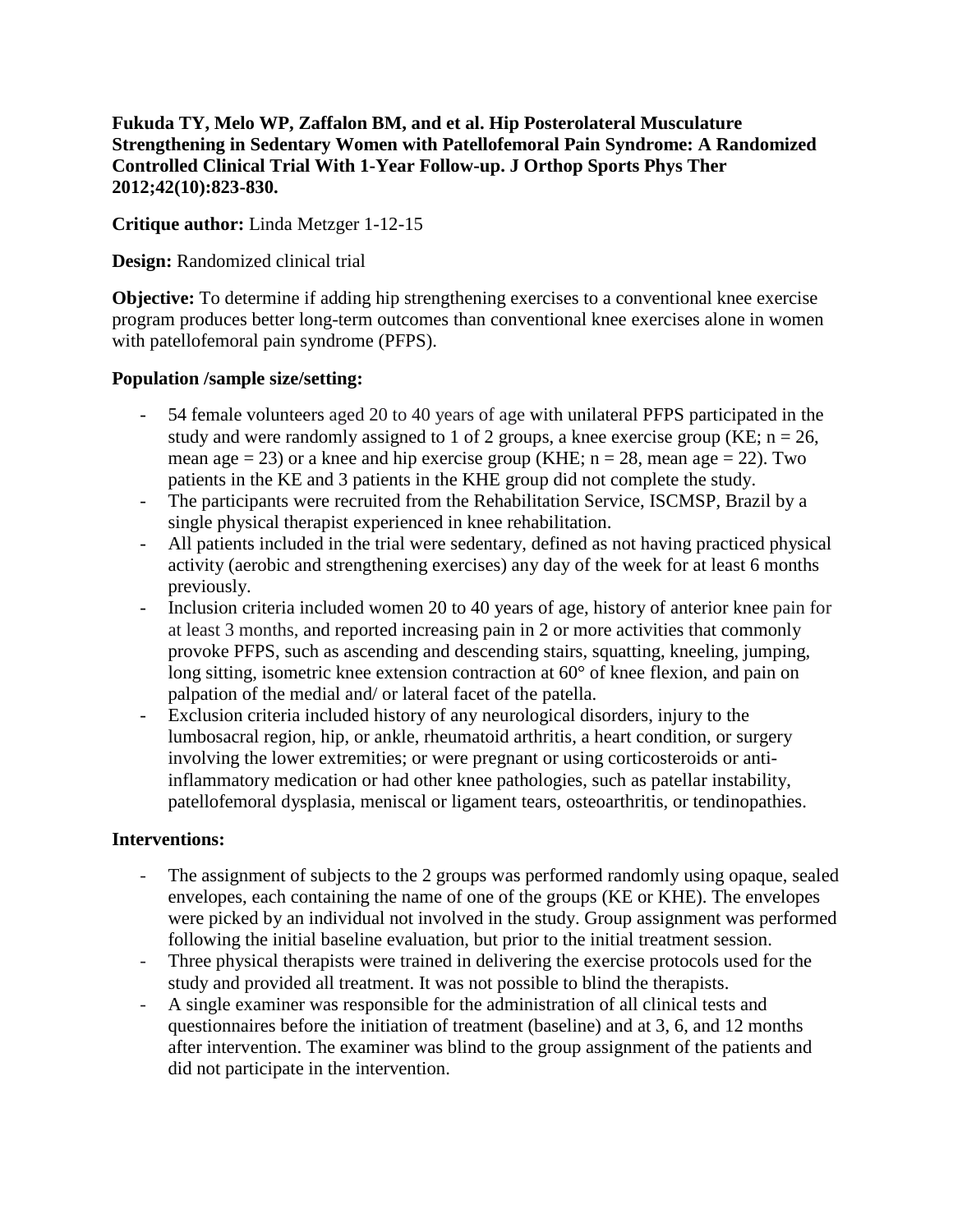- The KE and KHE groups completed 12 treatment sessions, provided 3 times per week for 4 weeks. The patients performed exercises solely during physical therapy and did not perform exercises at home either during or after the 4-week treatment.
- The treatment for the individuals in the KE group emphasized stretching and strengthening of the knee musculature. The treatment protocol included;
	- Stretching (hamstrings, plantar flexors, quadriceps, and iliotibial band), 3 reps of 30 s
	- Seated knee extension from 90 $\degree$  to 45 $\degree$ , 3 sets of 10 repetitions
	- Leg press from  $0^\circ$  to 45°, 3 sets of 10 repetitions
	- Squatting from  $0^{\circ}$  to 45°, 3 sets of 10 repetitions
	- Single-leg calf raises, 3 sets of 10 repetitions
	- Prone knee flexion, 3 sets of 10 repetitions
- Individuals in the KHE group were treated using the same protocol as the KE group, but with the addition of exercises to strengthen the hip abductor, lateral rotator, and extensor muscles (the hip posterolateral musculature). The treatment protocol included;
	- Same protocol as the KE group
	- Hip abduction with weights (side-lying), 3 sets of 10 repetitions
	- Hip abduction against elastic band (standing), 3 sets of 10 repetitions
	- Hip lateral rotation against elastic band (sitting), 3 sets of 10 repetitions
	- Hip extension (machine), 3 sets of 10 repetitions
- The maximum load and resistance for all strengthening exercises were evaluated during the first treatment session and reviewed weekly to adjust as needed.
- The trial did not include a non-exercise control.
- All outcome measures were assessed before treatment at baseline and at 3, 6, and 12 months post-treatment.

## **Main outcome measures:**

-

- Four primary outcome variables were included (3 were self-reported) to measure knee pain and function.
	- Numeric pain rating scale (NPRS) from 0 (no pain) to 10 (worst pain) with a minimal clinically important difference (MCID) of 2 points, similar to the visual analog scale (VAS). The NPRS was used to measure pain during ascending and descending stairs.
	- The Lower Extremity Functional Scale (LEFS) is a 20-item functional assessment questionnaire for PFPS patients that rates the level of difficulty of functional tasks from 0 (extreme difficulty) to 4 (no difficulty), yielding a maximum score of 80 points, with higher scores indicating better function. The MCID of the LEFS is 9 points in patients with PFPS.
	- The Anterior Knee Pain Scale (AKPS) is a 13-item assessment tool with items differentially weighted for a maximum score of 100, with higher scores indicating better function. The MCID of the AKPS is 13 points.
	- The single-limb single-hop test was also used to measure function.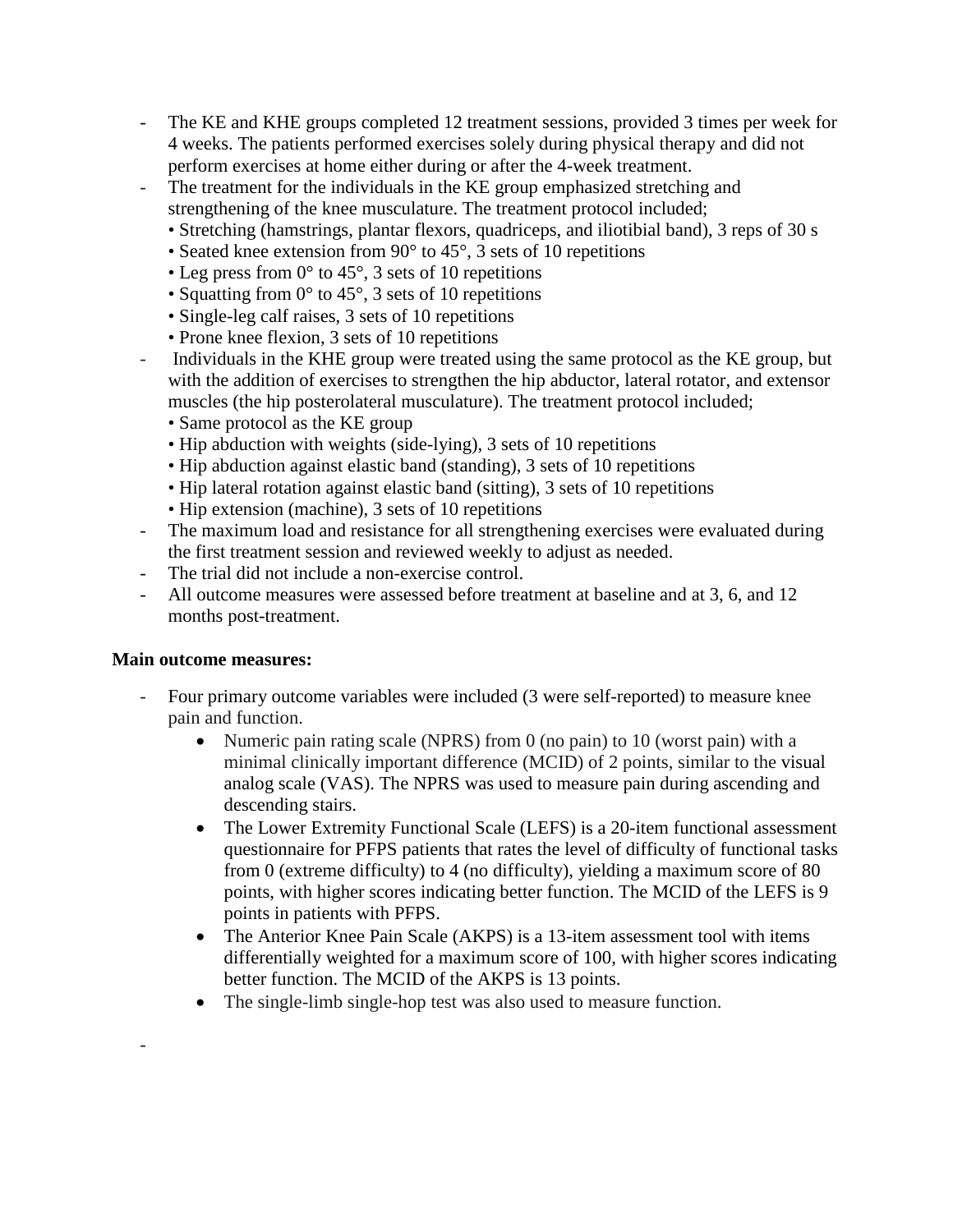- Sample-size estimation calculations were based on detecting a 10-point difference in the LEFS, assuming a standard deviation of 13 points, a 2-sided 5% significance level, and 80% power. A sample size of 20 women per group was determined.
- Two subjects in the KE group and 3 subjects in the KHE group were lost to follow-up at 3, 6, and 12 months, due to missing 2 or more treatment sessions. All analyses were performed with 24 subjects in the KE group and 25 subjects in the KHE group.
- At baseline, there was no statistically significant difference between the participants in the KE and KHE groups for age, height, body mass, duration of symptoms or any of the pain and functional outcome variables.
- For within group change scores, the results of the 4 outcome measures: the LEFS, AKPS, single-hop test, and NPRS during ascending and descending stairs indicated that the patients in the KHE group had significantly better function and decreased pain at 3, 6, and 12 months post-treatment compared to baseline. All change scores exceeded the MCID for each outcome measure.
- In contrast, for within group change scores of the 4 outcome measures: the KE group had significantly reduced pain (NPRS) only at the 3- and 6-month follow-ups, as well as some improvement on the single-hop test at 3, 6, and 12 months posttreatment, but no changes in LEFS or the AKPS on all 3 post-treatment assessments. All change scores did not attain the MCID for each outcome measure.
- Between group differences at 3, 6, and 12 months post-treatment indicated that the KHE group compared to the KE group, had significantly less pain and better function for all outcome measures on all 3 post-treatment assessments. On the Lower Extremity Functional Scale (LEFS), the between group difference in change scores from baseline at 3, 6, and 12 months post-treatment favored the KHE group by 22.0, 22.0, and 20.8 points, respectively. The MCID of the LEFS is 9 points in patients with PFPS. On the AKPS, the between group difference in change scores from baseline at 3, 6, and 12 months posttreatment favored the KHE group by 17.0, 15.6, and 14.9 points, respectively. The MCID of the AKPS is 13 points in patients with PFPS. In all 3 post-treatment comparisons between the 2 groups for the primary outcomes of pain and function (LEFS, AKPS, and NPRS), all differences were more than the MCID.
- An intention-to-treat analysis was performed using the last-value-carried-forward method to impute values for all missing data. The results of the intention-to-treat analysis were consistent with the per-protocol analysis, providing evidence that the missing data had no substantial influence on the overall results.

## **Authors' conclusions:**

- **T**he results of this clinical trial demonstrated the long-term effectiveness of hipstrengthening exercises to supplement a conventional knee exercise program for improving function and reducing pain in sedentary women with PFPS. The group that performed a combination of hip and knee exercises showed significant improvements for all outcome measures at 3, 6, and 12 months post-treatment, in contrast to the group that performed knee exercises alone, which only showed significant improvement in pain at 3 and 6 months post-treatment.
- In the KHE group, all mean changes for pain and function as measured on the LEFS, AKPS, and NPRS at all 3 post-treatment time points surpassed the MCID's. In the KE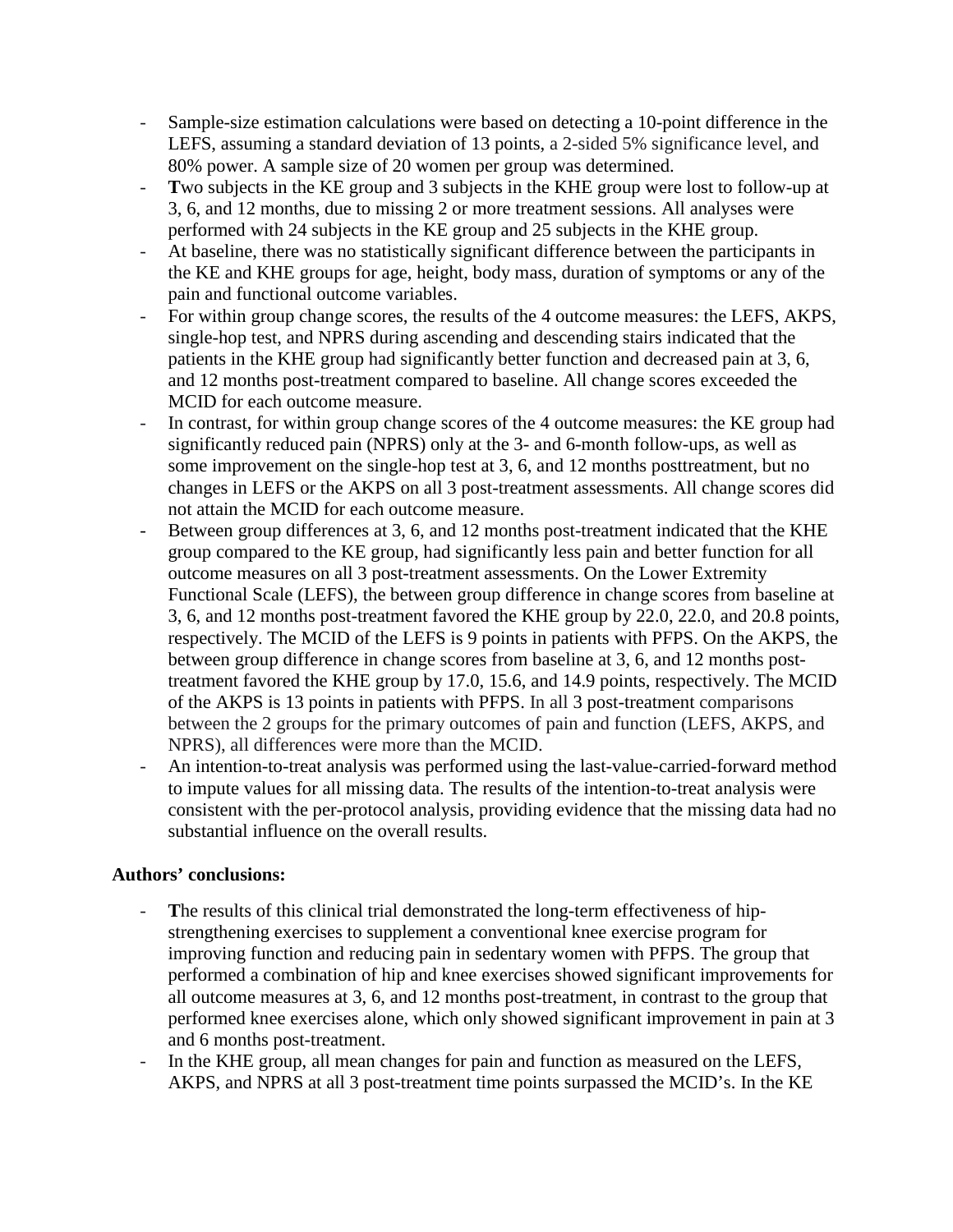group, all mean changes on the LEFS, AKPS, and NPRS at all 3 post-treatment time points were below the MCID's.

- **F**our weeks of knee-strengthening exercises, supplemented by strengthening exercises for the hip abductors, lateral rotators, and extensors, was more effective in improving function and reducing pain over a 1-year period than knee strengthening alone in sedentary women with PFPS. In contrast to the long-term functional and pain benefits of those performing the combination of knee and hip exercises, those performing only kneestrengthening exercises showed no improvement at 12 months post-treatment.
- For functional evaluation using the single-hop test, the KHE group had a significant improvement at all 3 follow-up time points compared to pretreatment, which did not occur in the KE group.
- The KE group did not have a clinically meaningful or significant improvement on any measure of pain or function (with the exception of pain at 3 and 6 months over the 1-year study).
- This study provides strong evidence to support one form of exercise over the other. Exercise programs recommended for patients with anterior knee pain should incorporate strengthening of the posterolateral hip musculature.
- Since the recurrence rate of PFPS can be as high as 91%, these findings would suggest that, although a conventional knee-stretching and -strengthening program may produce successful short-term outcomes, the inclusion of hip strengthening may be needed to prevent recurrence of future symptoms.
- The physiological plausibility between hip muscle weakness and changes in kinematic patterns of the lower extremity can be explained by these strength deficits that may lead to excessive medial rotation and adduction of the femur, which in turn may lead to excessive dynamic valgus alignment of the knee in symptomatic patients with PFPS.

# **Comments:**

- Primary outcome measures were clearly stated.
- Fukuda et al. (2010) concluded that in sedentary women with PFPS both treatment approaches were more effective than no treatment for improving function and reducing pain. However, the addition of hip strengthening to a knee-stretching /strengthening exercise program was more effective in improving function and decreasing pain than knee exercises alone. In that study, the authors only reported short-term outcomes.
- In the KHE group, reductions in pain and improvement in function compared to baseline at all 3 post-treatment time points were all of a clinically important magnitude that persisted for 1 year. Furthermore, this improvement was significantly greater than improvements seen in the KE group. In contrast, none of the reductions in pain and improvement in function compared to baseline at all 3 post-treatment time points were of a clinically important magnitude for the KE group.
- Sample sizes were accurately calculated and acquired and may have contributed to the significant findings between the 2 groups. The study was powered for between-group differences based on MCIDs in primary outcomes.
- Major strengths of this study include assessor blinding at all time-points, and the inclusion of a long-term assessment time point at 12 months.
- After the 4-week treatment program, the patients were instructed to maintain their normal daily activities without performing a home exercise program during the 1-year follow-up.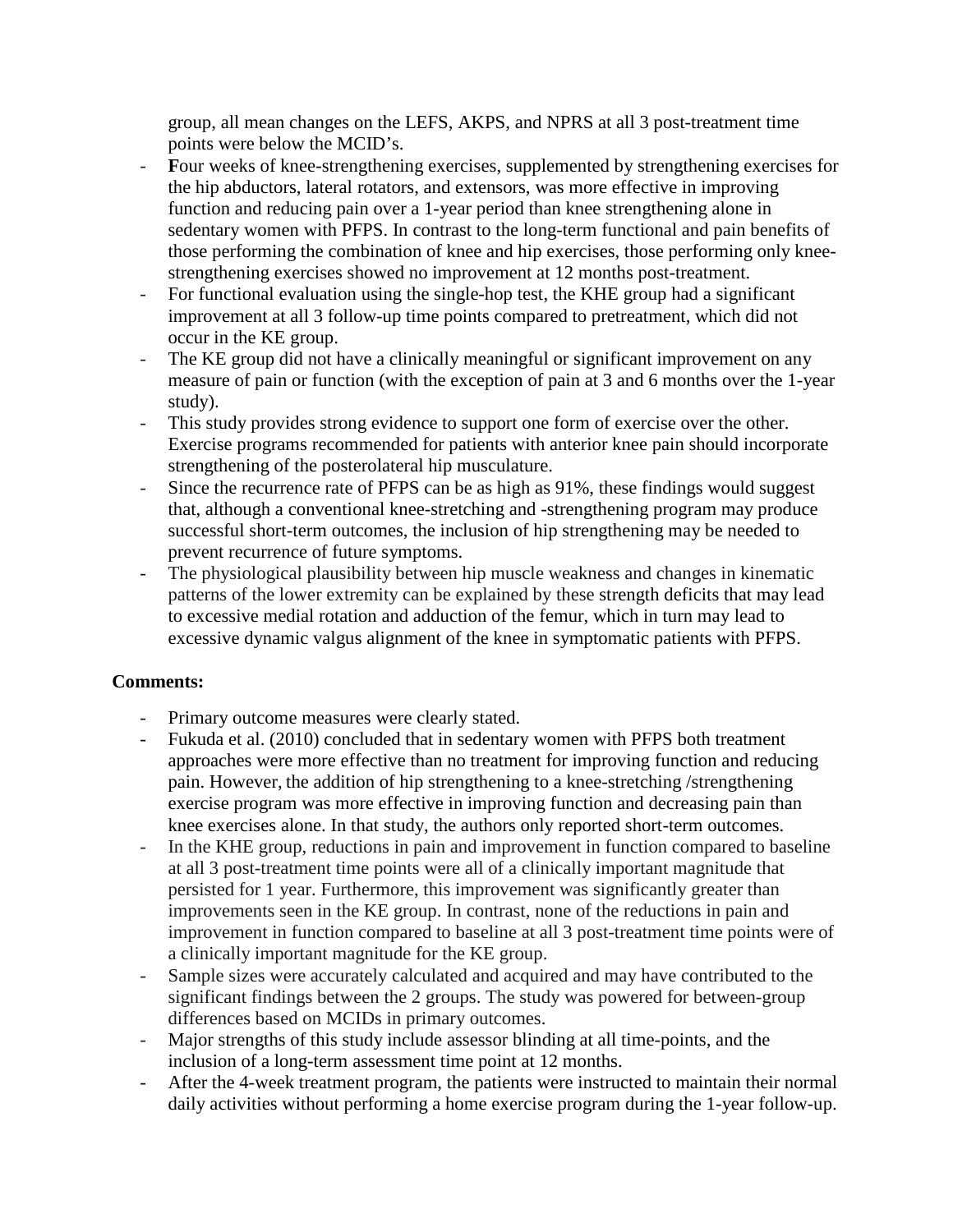The study did not control or monitor the level of activity or exercises performed by the patients after treatment during the 1-year follow-up. It is therefore not known if one group exercised more than the other group during the 1-year follow-up which could affect the outcome, but does not distort the truth. Since all participants were sedentary before enlisting in the trial, complying with a non-exercise 1-year follow-up period may not be an issue.

- This study did not go beyond the 1-year time period for pain and functional outcomes, and it is possible that there are benefits of treatment beyond 1 year that this study did not capture.
- One limitation of this trial is that data were obtained from a population of sedentary women (those who did not perform repetitive or high-impact activities), which might limit the generalizability of the findings. However, sedentary women often present with excessive dynamic knee valgus, which can lead to patellofemoral overload in daily activities such as negotiating stairs, squatting, or walking.
- This study did not investigate or determine if similar results would have been obtained with hip exercises alone, or if continuing the exercises as a home exercise program after the 4-week treatment was completed would have been beneficial. However, three studies (Khayambashi et al. 2012, 2014, Dolak et al. 2011) have demonstrated that an exercise program of isolated posterolateral hip muscle strengthening was more effective in improving pain in persons with PFPS compared to a quadriceps strengthening program or compared to a no-exercise control group, and improvements were maintained at 6-month follow-up. Limiting the study protocol to a 4-week exercise program may have impacted the ability of the study to achieve the maximal therapeutic benefit of hip strengthening exercises. This would underestimate the effect of the intervention.

#### **Assessment***:*

This adequate quality study supports some evidence that a treatment approach consisting of a combination of hip- and knee-strengthening exercises was more effective in improving function and reducing pain over a 1-year period than knee-strengthening exercises alone in sedentary women with PFPS.

## **References:**

- Fukuda TY, Rossetto FM, Magalhaes E, Bryk FF, Lucareli PR, de Almeida Aparecida Carvalho N. Short-term effects of hip abductors and lateral rotators strengthening in females with patellofemoral pain syndrome: a randomized controlled clinical trial. J Orthop Sports Phys Ther 2010; 40:736-42.
- Khayambashi K, Fallah A, Movahedi A, et al. Posterolateral Hip Muscle Strengthening Versus Quadriceps Strengthening for Patellofemoral Pain: A Comparative Control Trial. Archives of Physical Medicine and Rehabilitation 2014; 95:900-7.
- Dolak KL, Silkman C, McKeon JM, Hosey RG, Lattermann C, Uhl TL. Hip strengthening prior to functional exercises reduces pain sooner than quadriceps strengthening in females with patellofemoral pain syndrome: a randomized clinical trial. J Orthop Sport Phys Ther 2011;41:560-70.
- Khayambashi K, Mohammadkhani Z, Ghaznavi K, Lyle MA, Powers CM. The effects of isolated hip abductor and external rotator muscle strengthening on pain, health status, and